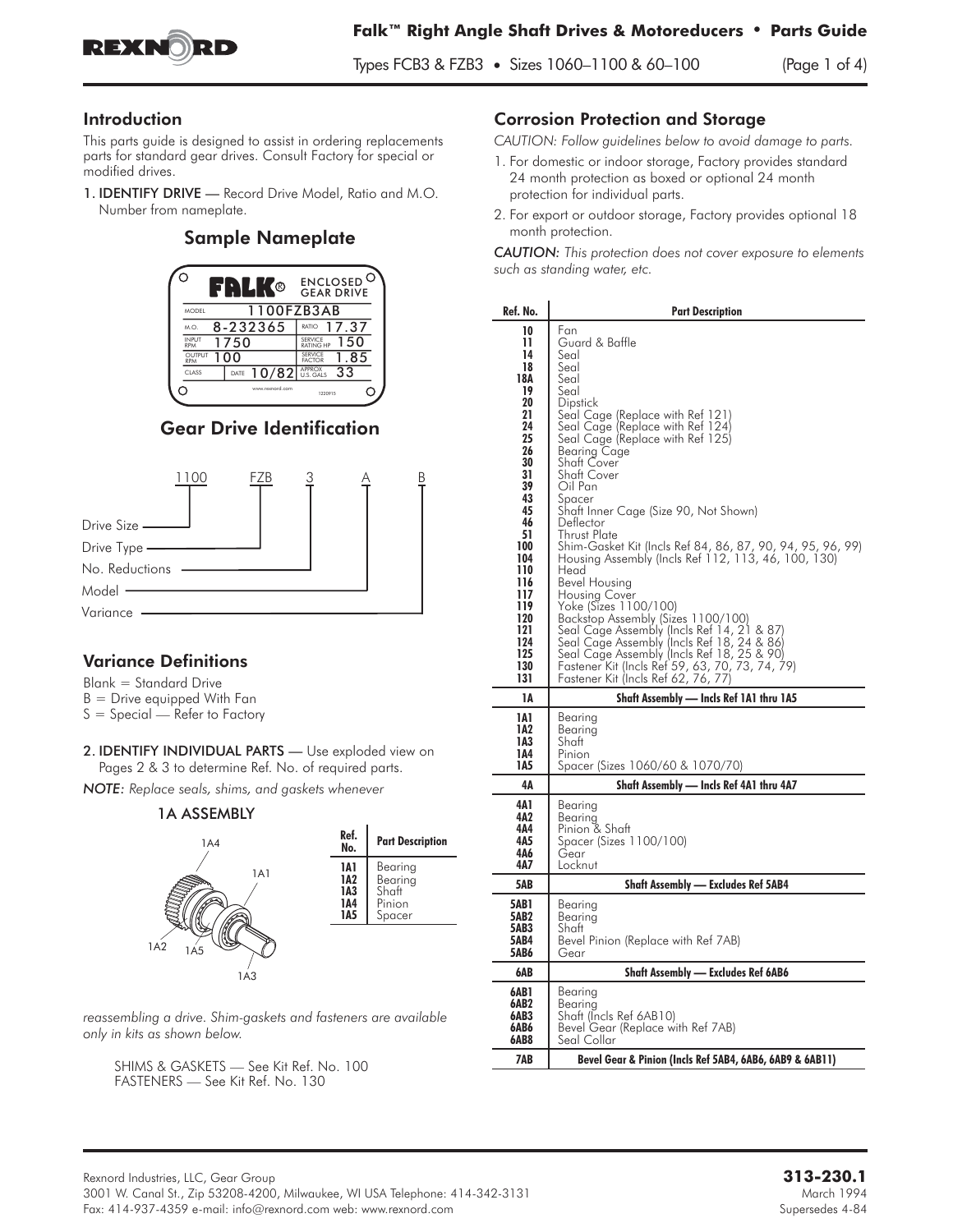

(Page 2 of 4) Sizes 1060–1100 & 60–100 • Types FCB3 & FZB3







Rexnord Industries, LLC, Gear Group<br>March 1994 March 1994 Rexnord Industries, LLC, Gear Group<br>March 1994 March 1994 March 1994 3001 W. Canal St., Zip 53208-4200, Milwaukee, WI USA Telephone: 414-342-3131<br>Tax: 414-937-4359 e-mail: info@rexnord.com web: www.rexnord.com Fax: 414-937-4359 e-mail: info@rexnord.com web: www.rexnord.com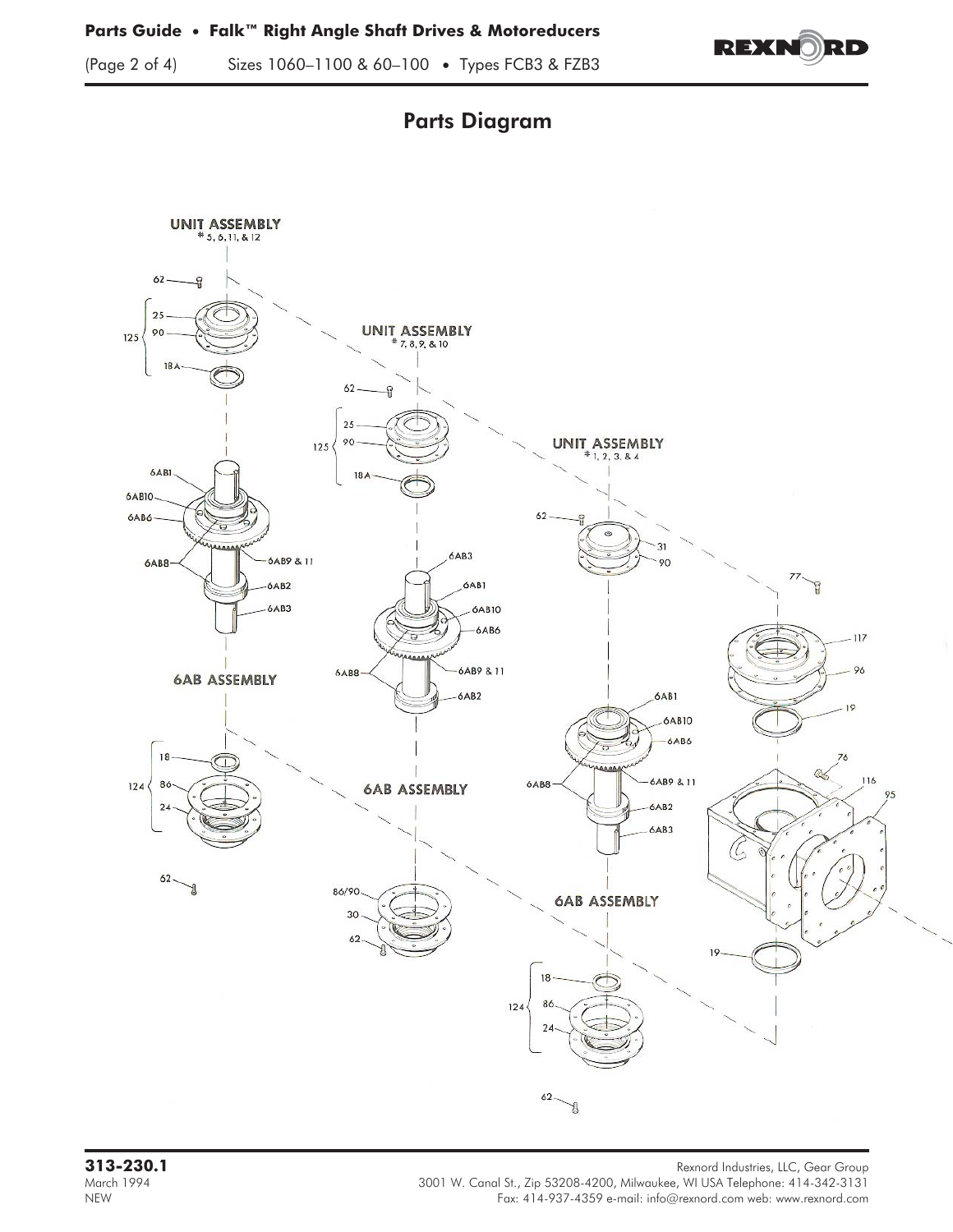

# Parts Diagram